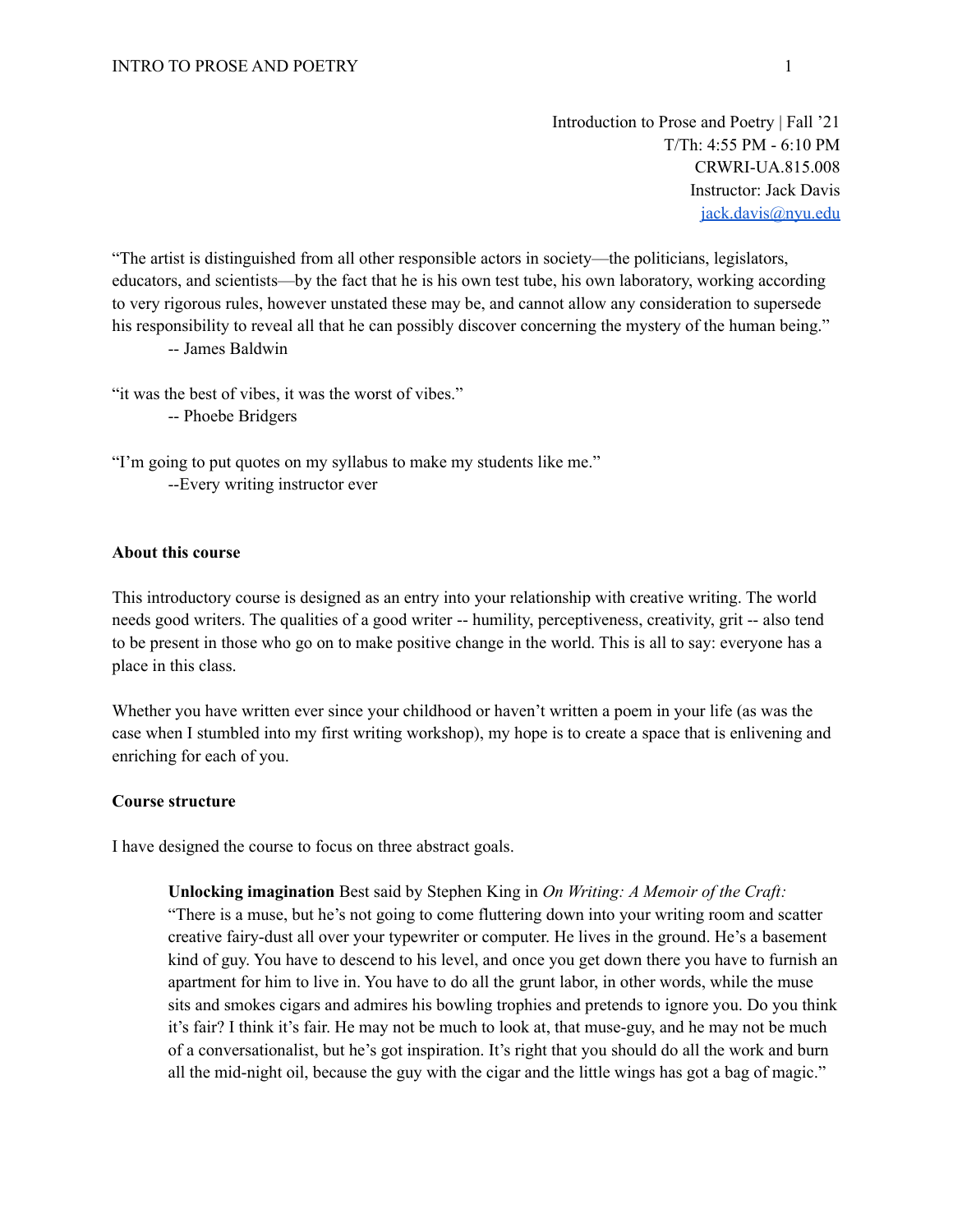**Introducing craft** Craft is the technical part of writing. Good writers use a balance of craft and intuition to shape a reader's experience. In this class we'll dive into content such as form, syntax, voice, rhythm, metaphor, …, We'll also host other writers (hopefully!) so you can get a more diverse perspective on various writing styles and approaches.

**Building community** Writing workshops should be rejuvenating. They are spaces of bravery, vulnerability, and friendship. Writers make the best friends. Even if you don't make friends with every person in this class, it is my hope that this course points you to the rich community of writers within this school and this city.

#### **Class structure**

Most classes will begin and close with some sort of written or oral exercise. On non-workshop days, we will generally read, discuss, and practice together, often with some weekly theme in mind.

On workshop days, we will read and discuss your own work. It is my hope that each of you will get workshopped four times throughout the semester. This course is also to introduce you to a writer's workshop, and get used to noticing and critiquing the subtleties of language.

#### **Expectations**

I really only expect you to try. Creative writing courses are notoriously Easy A classes, not because they are easy, but because judging students based on quality in an introductory class kills innovation, creativity, and risk-taking. Rant over. Please try and you will make an A.

Other expectations:

-No electronics. It will just be us and the page. If you require an accommodation on this front, don't stress! Contact me and we can work something out.

-Attendance is mandatory, obviously. Please give a heads up if you plan to miss class, even if it's short notice. You receive two excused absences. An excused absence provides a compelling reason of absence *before* class. Extenuating circumstances will be evaluated as needed. Come to class.

-Class starts on time. Excessive tardiness is disrespectful to your peers and will impact your grade.

-Each week you will receive an experimental writing assignment in class. It is due on Sunday 11.59pm via NYU classes. No late assignments will be accepted.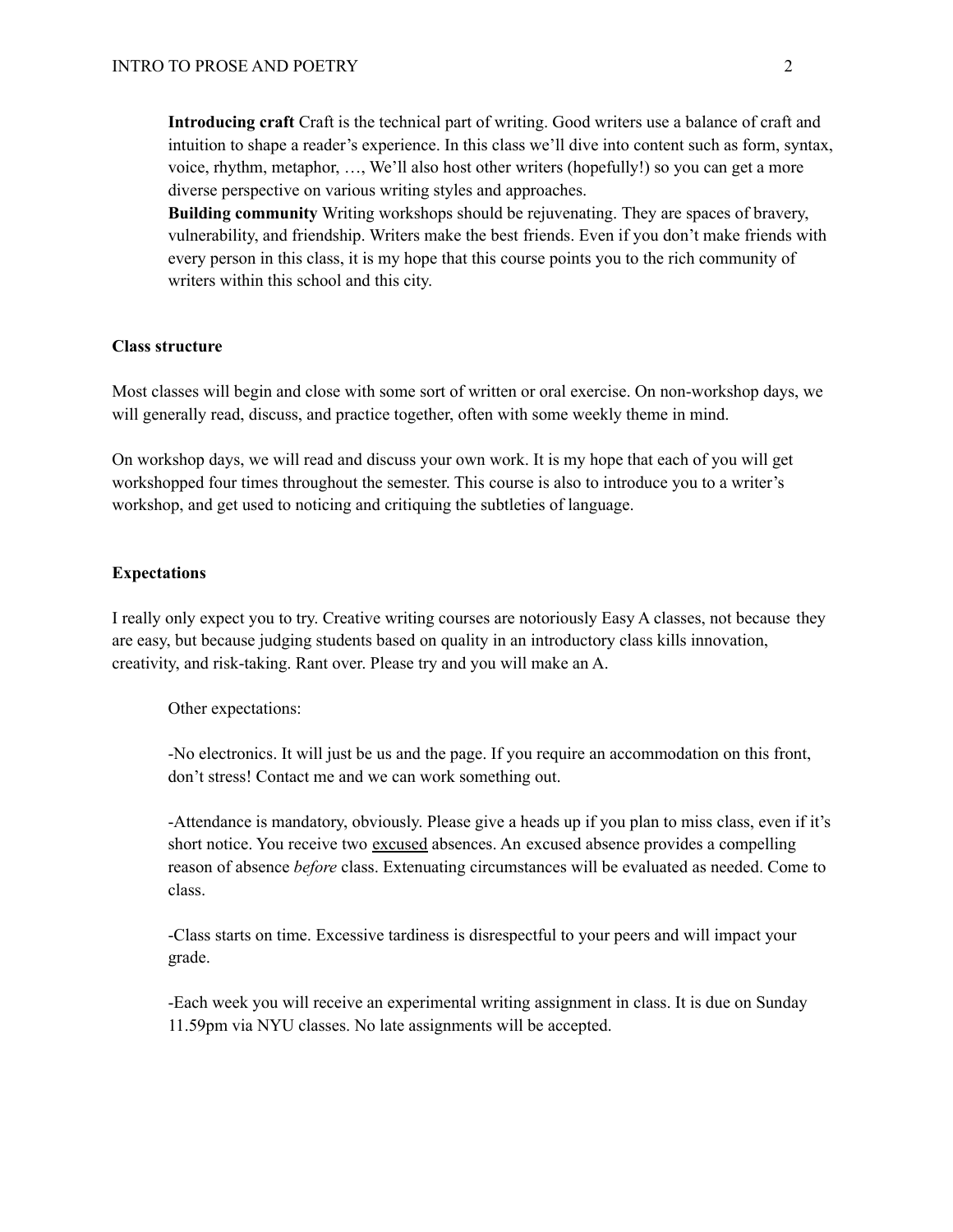#### **Class texts**

The texts we will engage in this class include poems, essays, books, podcasts, and an array of visual mediums. There is a reader for this course which will be sent out: please print this out so you can mark it up.

Please also purchase these books:

*Poet Warrior, Joy Harjo Citizen, Claudia Rankine In the Dream House, Carmen Maria Machado*

Please check the syllabus for what text you should complete before the following class. Please thoughtfully interact with whatever is listed. Come to class prepared to discuss, preferably with written notes.

Please read!

### **Workshop Groups**

The class will be divided into Group A, Group B, and Group C. The intention is to create internal class rivalries that will manifest into life-long alliances: drama, conflict, betrayal, redemption. But actually it's just for time management. Group A and Group B will have four or five students, while Group C will have two to three. Group A and B workshops will take up the entire class, while on Group C days we will workshop for only a portion of the class. I will make every effort possible to make sure everyone is workshopped equally, and if you feel like you're being slanted on this front please don't hesitate to let me know.

#### **Office Hours**

Office hours/conferences are an important part of individual feedback that I hope you find helpful. You must sign up for two conferences (30-40 min meetings) before the midpoint of the semester (10/21) and one conference after (3 total).

Additional office hours can boost a sagging participation grade, but not going to additional conferences will not hurt your grade.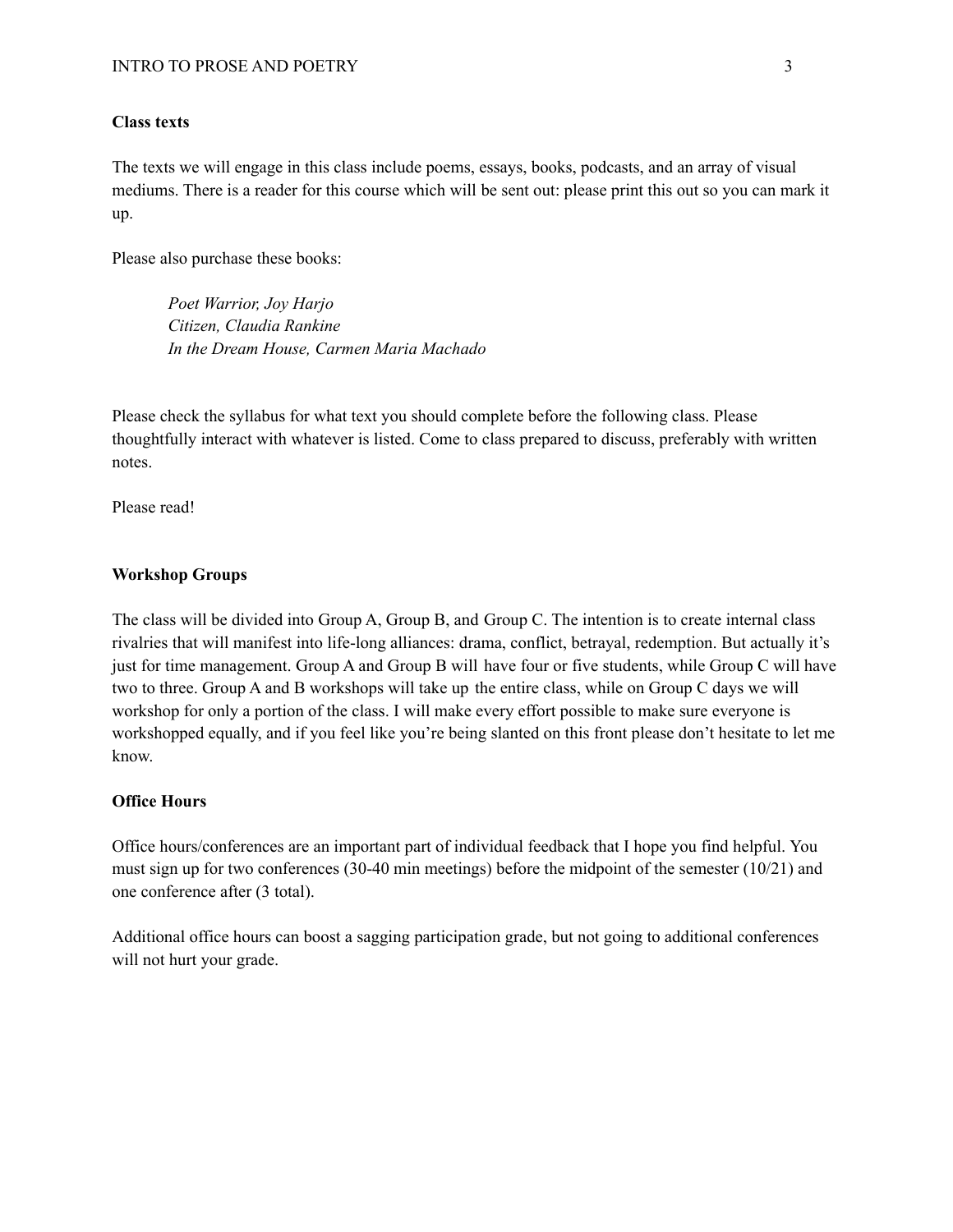### **Live Readings**

NYU curates an exceptional series of visiting writers every semester. You should go to everything you can/want, but you are required to attend at least **one**. You may also attend a reading outside of NYU, including spoken word events, live choreopoems, or bookstore readings. Please document your attendance in some way and upload it to NYU Classes by the end of the last day of class.

### **Midterm Project**

The midterm project will be announced in the third week of class and due six weeks later, **before class on October 21st.**

#### **Final Project**

The final project will be more tailored to each student's individual interests and assigned during your third required conference (after midterm). Expect the workload of the final project to be commensurate with a standard college paper. **The final project is due before the last day of class on December 14.**

### **Final Portfolio**

Your final portfolio is all your written work for the semester compiled into one document. Please print it out with a cover page, stapled, and **bring to the last day of class on December 14.**

#### **Grading**

Grading will be based on the following three questions:

Did you show up? **33%**

- **Three** office hour visits
- Attendance/participation in class
- **One** out-of-class reading attendance

Did you try? **33%**

- Serious engagement and investment in your own writing as well as your reflections on class readings and classmates' work

Did you write? **34%** because this is most important

- On-time completed assignment (weekly)
- Midterm project completed by due date
- Final project completed by due date
- Final portfolio completed by due date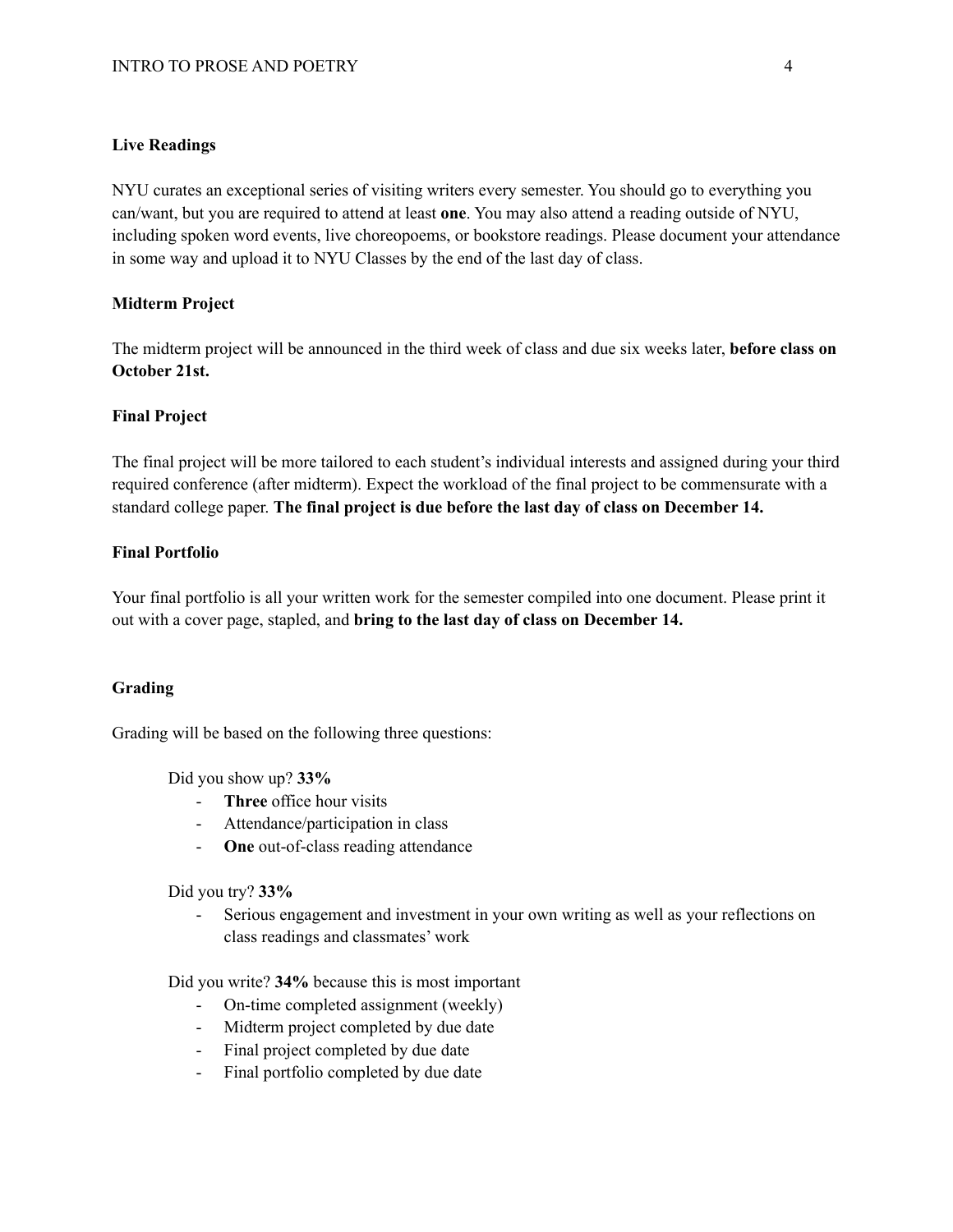# **Plagiarism**

# [Don't.](https://www.nyu.edu/about/policies-guidelines-compliance/policies-and-guidelines/academic-integrity-for-students-at-nyu.html)

# **Health & Wellness**

Generally speaking, we assume the speaker is fictional. However, recurrent themes of violence and self-harm may prompt the instructor to check in with a student in a non-judgemental way.

There are resources that you are entitled to as a human, and made available to you as an NYU student. Please use them! A resource list, including mental health and disability services, is included at the end of this syllabus.

**Contact me at** [jack.davis@nyu.edu](mailto:jack.davis@nyu.edu) for all questions / concerns / observations. I will respond within 24 hours and probably before that. If you have a more serious concern, I would appreciate it if you would schedule an appointment to talk in person.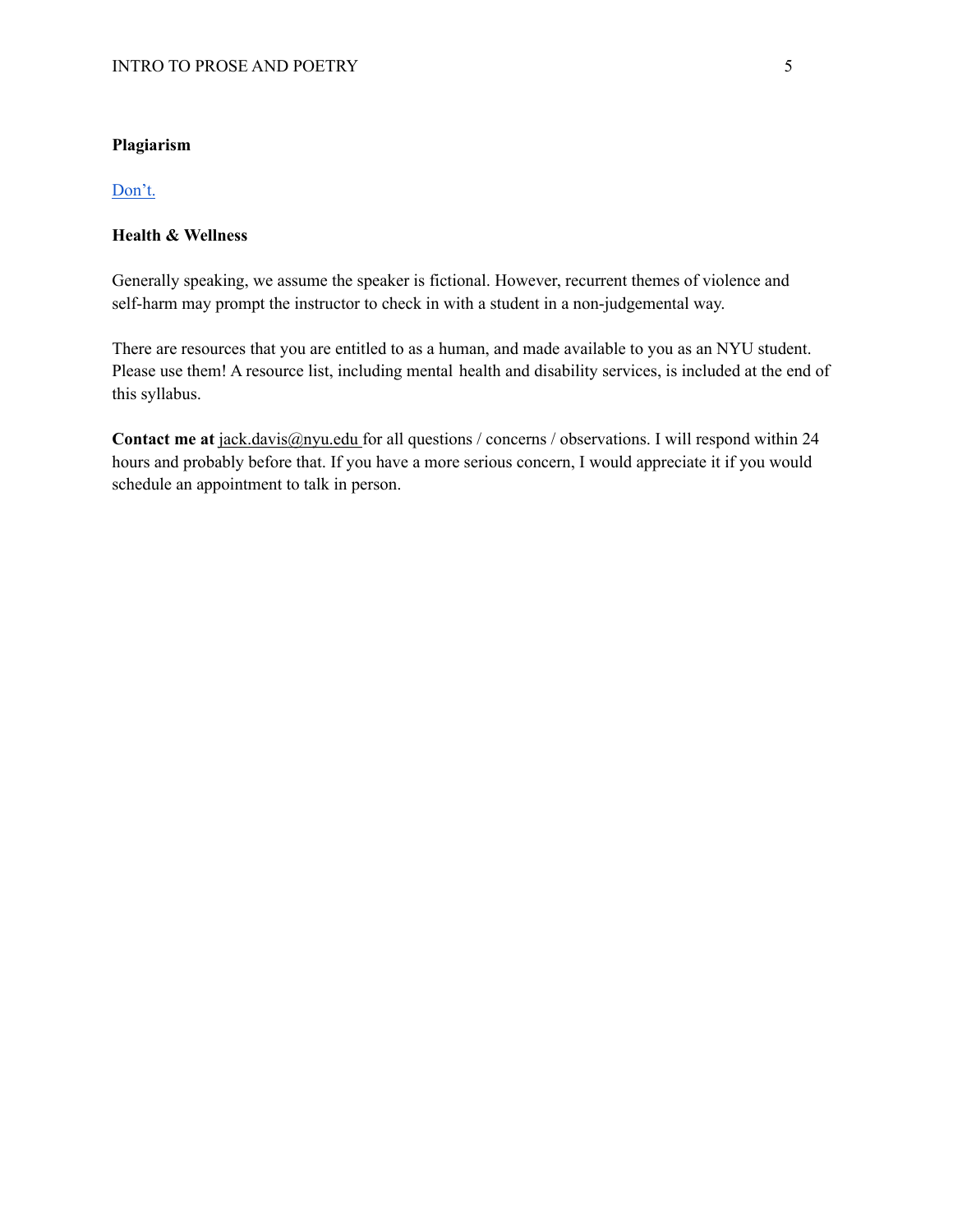### **Course Schedule**

#### **WEEK 1: ATTENTION**

**9/2** Course Introduction *NOT TO LOOK AWAY, Marie Howe Dear Amy Nehzooukammyatootill, Amy Nehzooukammyatootill*

#### **By next class:**

*OPTIONAL In the Room with Marie Howe* [\(Watch](https://www.youtube.com/watch?v=1qaFPX6upy8) or [Listen](https://onbeing.org/programs/marie-howe-the-power-of-words-to-save-us-may2017/))

# **WEEK 2: SHAPE**

**9/7** *How to Draw a Perfect Circle, Terrance Hayes How (Not) To Speak To God, Mary Szybist*

**By next class:** *Life Drawing by R.A. Villanueva* ([Listen](https://onbeing.org/programs/r-a-villanueva-life-drawing/))

**9/9** Book Discussion: *Sea Prayer, Khaled Hosseini* The Shape of Stories, Kurt Vonnegut

#### **By next class:**

Print out *x* copies for workshop. Bring to class. *The Art of Finding by Linda Gregg*

# **WEEK 3: IMAGE**

**9/14** Midterm project announced

**By next class:** Come with feedback for Group A

**9/16** Workshop Group A

**By next class:** Come with feedback for Group B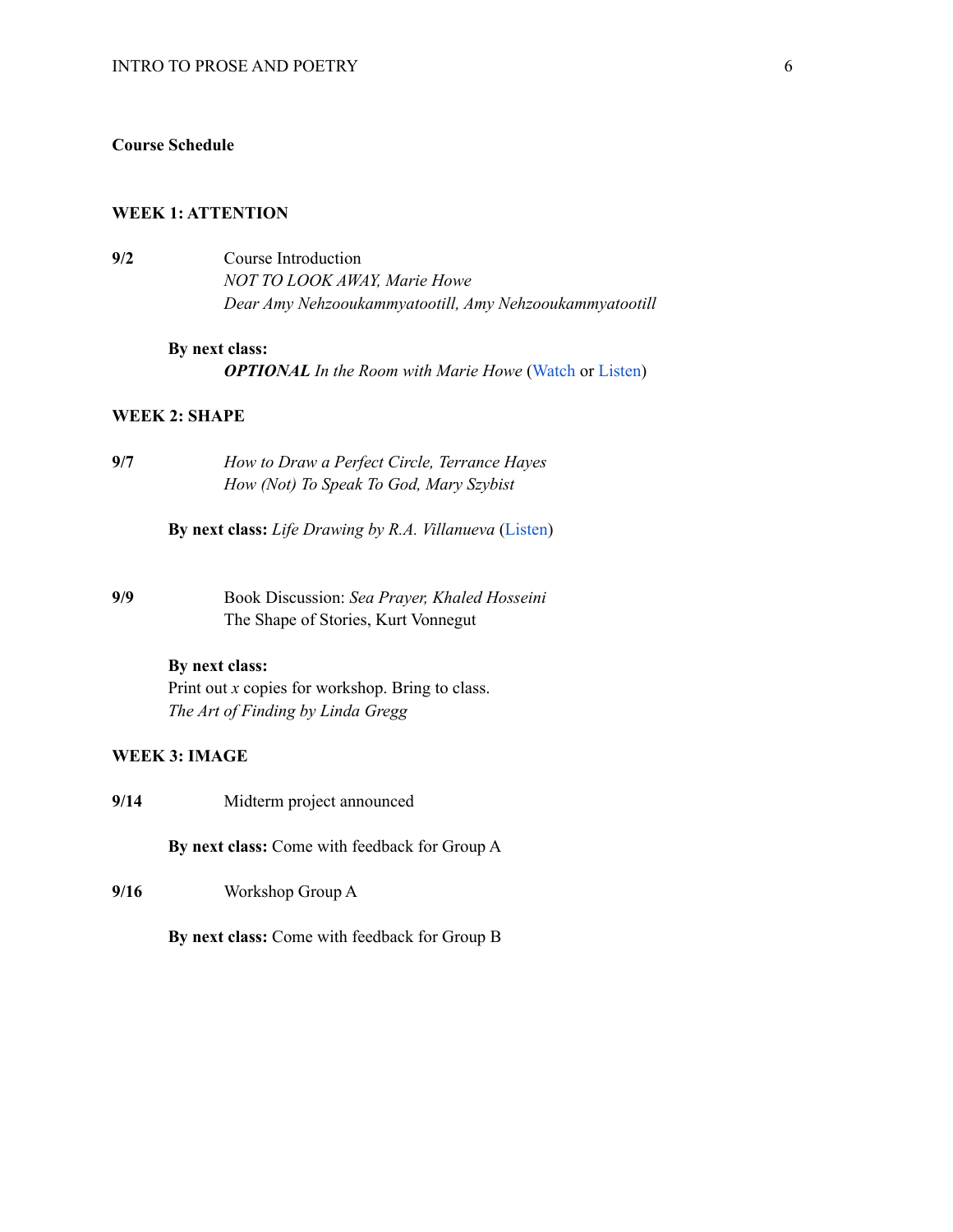# **WEEK 4: TIME**

**9/21** Workshop Group B

**By next class:** *Kindred (excerpt), Octavia Butler* Come with feedback for Group C

**9/23** Poems on Time: *Ever, Chessy Normile Hurry, Marie Howe August, Alex Dimitrov* Workshop Group C

# **By next class:**

*Hip-Hop Ghazal, Patricia Smith Ghazal, After Ferguson, Yusef Komunyakaa*

# **WEEK 5: FORM**

**9/28** Ghazals *Even the Rain, Agha Shahid Ali* Villanelles *One Art, Elizabeth Bishop*

**By next class:** Finish *In the Dream House*

**9/30** Book discussion: *In the Dream House, Carmen Maria Machado*

**By next class:** *We Feel Now A Largeness Coming On, Tracy K. Smith jasper texas 1998, Lucille Clifton*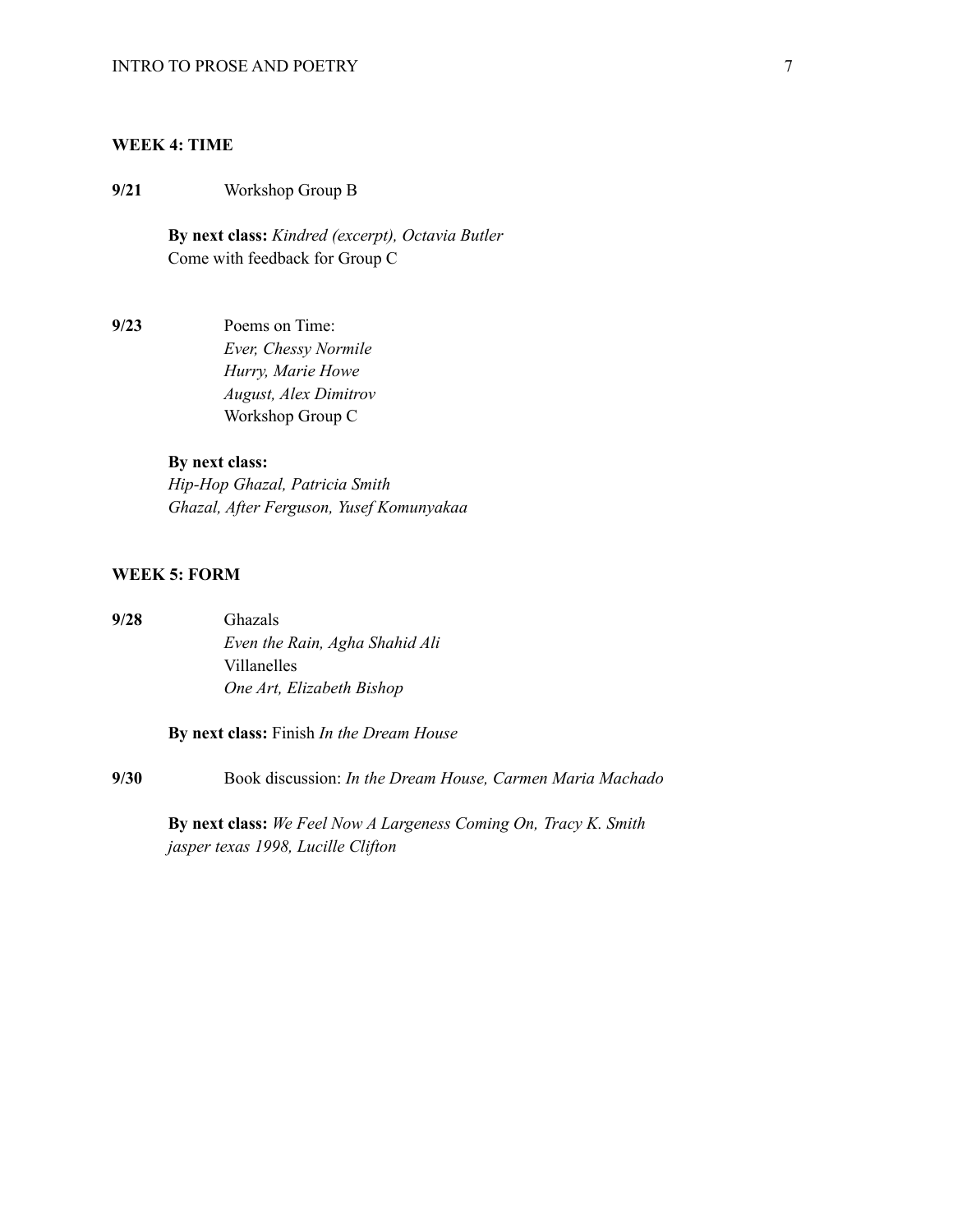### **WEEK 6: BODY**

**10/5** Craft Talk with Gabrielle Calvocoressi ([Watch](https://vimeo.com/225307609)) *Song, Bridget Pegeen Kelly*

**By next class:** *Some Thoughts on Mercy, Ross Gay*

Come with feedback for Group A/B (will indicate)

**10/7** *The Physical Traits That Define Men and Women In Literature* ([Access](https://pudding.cool/2020/07/gendered-descriptions/) here) *The Poetry of the In-Between, Sharon Olds* [\(Watch\)](https://www.youtube.com/watch?v=Rrb_MK0lkkM) Workshop Group A/B

**By next class:** Come with feedback for Group B/C (will indicate)

### **WEEK 7: CITIZENSHIP**

- **10/12** Legislative Day Classes meet according to Monday schedule
- **10/14** Workshop Group B/C

#### **By next class:**

Finish *Citizen, Claudia Rankine How Can I Say This So We Can Stay in This Car Together?, Claudia Rankine* ([Listen\)](https://onbeing.org/programs/claudia-rankine-how-can-i-say-this-so-we-can-stay-in-this-car-together-jan2019/) Print out *x* copies for workshop. Bring to class.

### **WEEK 8: PROTEST**

**10/19** Book Discussion: *Citizen, Claudia Rankine Against Poetry, Kaveh Akbar*

# **By next class:** Finish midterm project **MIDTERM PROJECT DUE BEFORE CLASS**

**10/21** Free space to work in additional workshops, discussions, poems

**By next class:** Print out *x* copies for workshop. Bring to class.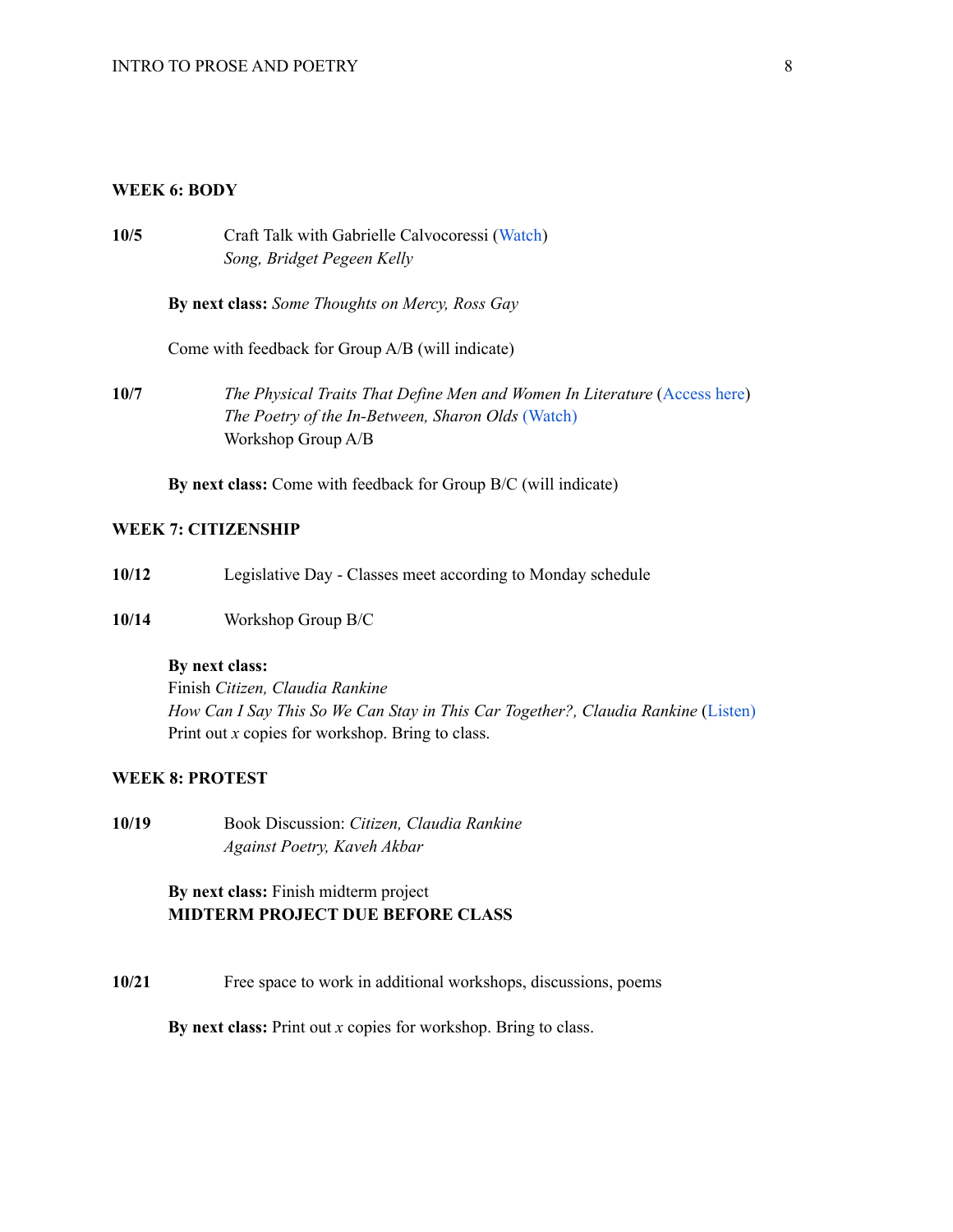### **WEEK 9: MEMORY**

**10/26** *A Letter to My Mother That She Will Never Read, Ocean Vuong*

**By next class:** Feedback for Group A

**10/28** Workshop Group A

**By next class:** Feedback for Group B

# **WEEK 10: MASK**

**11/2** Workshop Group B

**By next class:** *Girl, Alexander Chee* Feedback for Group C Print *x* copies for Week 12 workshops

**11/4** *Altered After Too Many Years Under the Mask, CA Conrad I Am Not Batman, Marco Ramirez* Workshop Group C **By next class:**

### **WEEK 11: EXPERIMENT**

**11/9** Experimental writing day

**11/11** Conversations with other Poets

### **WEEK 12: FREESPACE**

**11/16**

This week we will workshop anyone whose workshop we may have missed or has the desire to be workshopped an additional week

**11/18**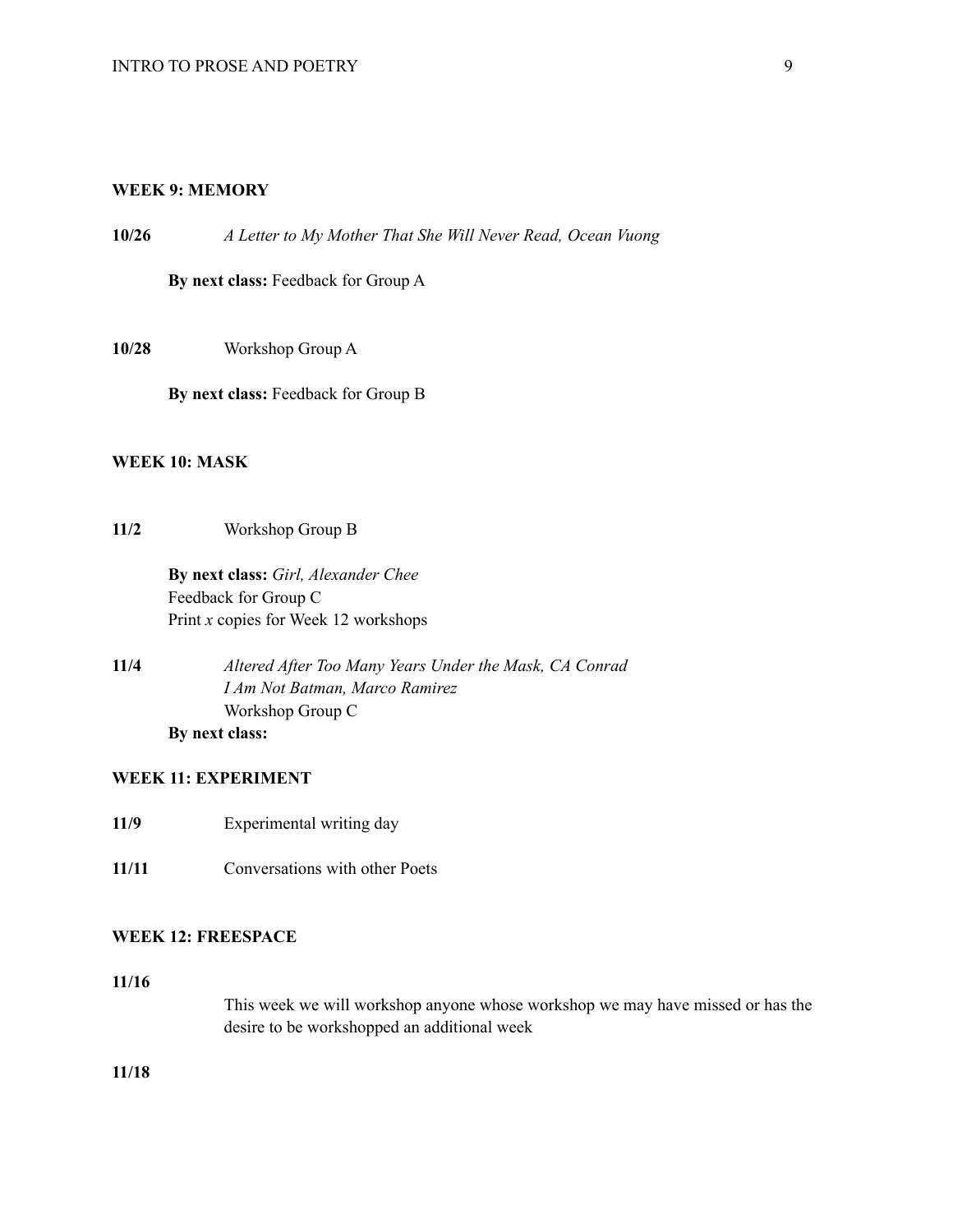**By next class:** *excerpts, Voyage of the Sable Venus, Robin Coste Lewis Ekphrasis, Art on Art by Phyllis E. Roker* [\(Watch](https://www.youtube.com/watch?v=FXCZkz3F0qE) here) Feedback for Week 12 workshop: all groups

# **WEEK 13: EKPHRASIS**

**11/23** Ekphrasis at Museum (TBA, COVID-pending)

**11/25** No classes - Native American Remembrance

# **WEEK 14: HOME**

| 11/30 | Workshop Group A/B<br>kitchenette building, Gwendolyn Brooks                   |
|-------|--------------------------------------------------------------------------------|
| 12/2  | Workshop Group B/C<br>a poem where no one is deported, José Guadalupe Olivarez |

**By next class:** Finish and submit final projects!

# **WEEK 15: "UNTITLED"**

- **12/7 FINAL PROJECTS DUE BEFORE CLASS** Group A/B: Final Project Presentations
- **12/9** Group B/C: Final Project Presentations

# **WEEK 16: BEGINNING**

**12/14 FINAL PORTFOLIO DUE IN CLASS** Class reflections. Possibly food.

Feedback on final project + portfolio will be sent to you via email. Final grades posted and feedback given by Winter Break Recess (1/23)